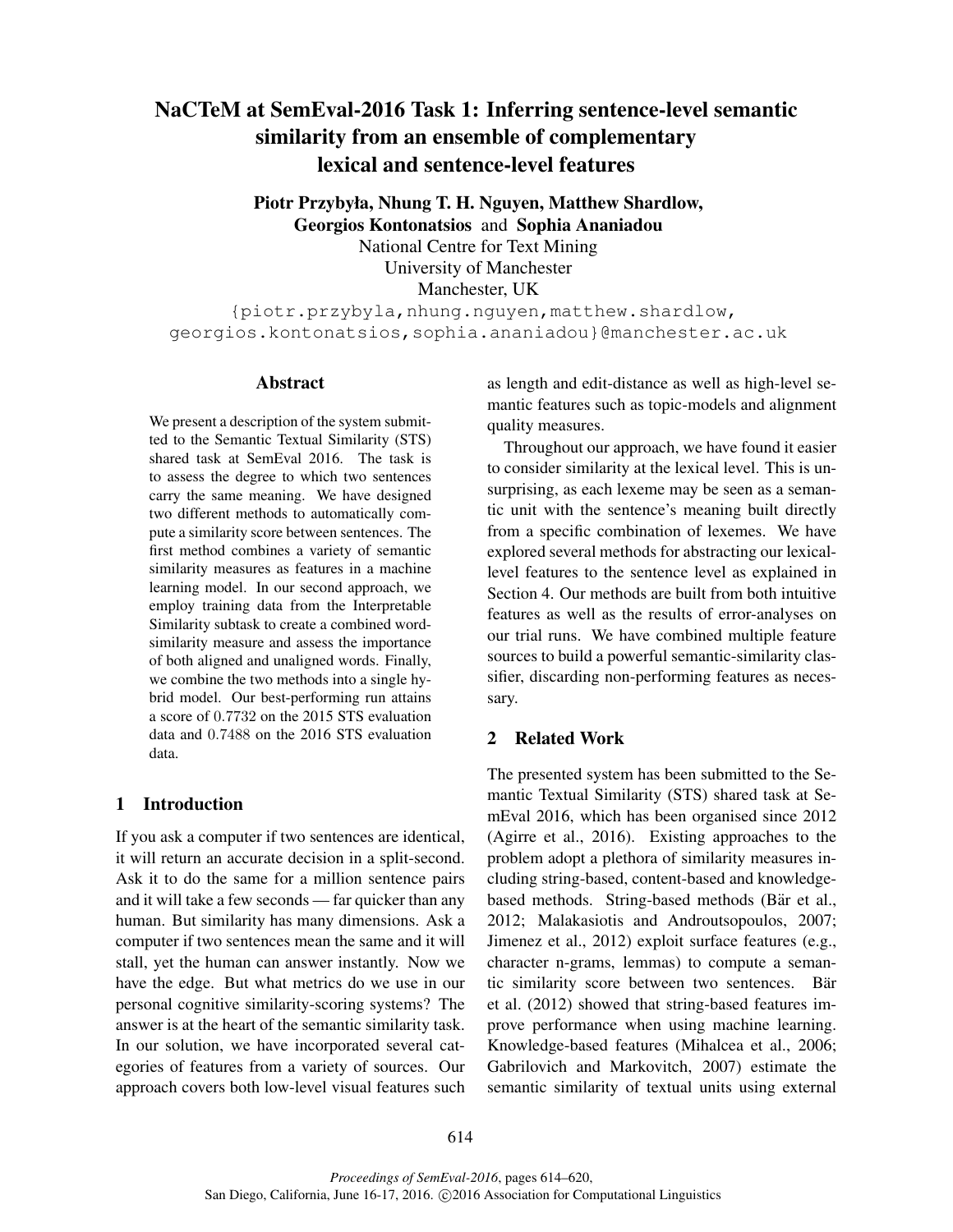knowledge resources (e.g., WordNet). As an example, Liu et al. (2015) used the shortest path that links two words in the WordNet taxonomy as a similarity measure between words. To calculate a similarity score between sentences, the authors used the sum of the similarity scores of the constituent words. Content-based features are based upon the distributional similarity of words and sentences. Distributional semantics methods (Mikolov et al., 2013; Baroni et al., 2014) encode the lexical context of words into a vector representation. A vector representation of a sentence may be estimated as a function of the vectors of the constituent words (Mitchell and Lapata, 2010). The semantic relatedness between sentences is measured using the cosine of the angle of the composed sentence vectors.

# 3 Feature Sources

We have collected a variety of resources to help us create semantic similarity features. Some of these (Subsections 3.2 and 3.4) give features at the level of the sentence itself. Other resources (Subsections 3.1, 3.3, 3.5. 3.6 and 3.7) give features at the level of the individual words. We explain how we adapt these features to sentence-level metrics in Section 4.

# 3.1 Distributional semantics

We use a count-based distributional semantics model (Turney and Pantel, 2010) and the Continuous Bag-Of-Words (CBOW) model (Mikolov et al., 2013) to learn word vectors. The training corpus that we used is a combination of all monolingual texts provided by the organiser of the 2014 Machine Translation Shared Task<sup>1</sup>, whose size is about 20 GB. Before training, we tokenised and transferred the corpus into lowercase text. The size of the context window is 5 for both of the models. The numbers of dimensions in the resulting vectors are 150,000 and 300 for the count-based and the CBOW models respectively.

#### 3.2 Machine translation

A pair of input sentences can be considered as the input and output of a machine translation system. Therefore, we can apply machine translation (MT) metrics to estimate the semantic relatedness of the input pair. Specifically, we used three popular MT metrics: BLEU (Papineni et al., 2002), Translation Edit Rate (TER) (Snover et al., 2006), and ME-TEOR (Denkowski and Lavie, 2014).

## 3.3 Lexical paraphrase scores

Another promising resource for similarity estimation is the lexical paraphrase database (PPDB) by Ganitkevitch et al. (2013). Each of the word pairs in the PPDB has a set of 31 different features (Ganitkevitch and Callison-Burch, 2014). In this work, we calculate the similarity of a word pair by using the formula that Ganitkevitch and Callison-Burch (2014) recommended to measure paraphrases' quality. However, for word pairs that have been seen very rarely, i.e., their rarity penalty score in PPDB is higher than 0.1, we simply set the similarity score at 0 instead of applying the formula.

# 3.4 Topic modelling

We induce a topic-based vector representation of sentences by applying the Latent Dirichlet Allocation (LDA) method (Blei et al., 2003). We hypothesise that a varying granularity of vectorrepresentations provide complementary information to the machine learning system. Based upon this, we extract 26 different topic-based vector representations by varying the number of topics; starting from a small number of 5 topics which resulted in a coarse-grained topic-based representation to a larger number of 800 topics which produced a more finegrained representation. In our experiments, we used the freely available MALLET toolkit (McCallum, 2002). Additionally, we performed hyper-parameter optimisation for every 10 Gibbs sampling iterations and set the total number of iterations to 2, 000.

#### 3.5 WordNet

For WordNet-based similarity between a pair of words we have chosen Jiang-Conrath (Jiang and Conrath, 1997) similarity based on an evaluation by Budanitsky and Hirst (2006). To compute the score, we lemmatise the words using Stanford CoreNLP (Manning et al., 2014), find corresponding synsets in Princeton WordNet (Fellbaum, 1998) and obtain the Jiang-Conrath value using the WS4J library<sup>2</sup>.

<sup>1</sup>http://www.statmt.org/wmt14/

translation-task.html#download

<sup>2</sup>https://code.google.com/archive/p/ws4j/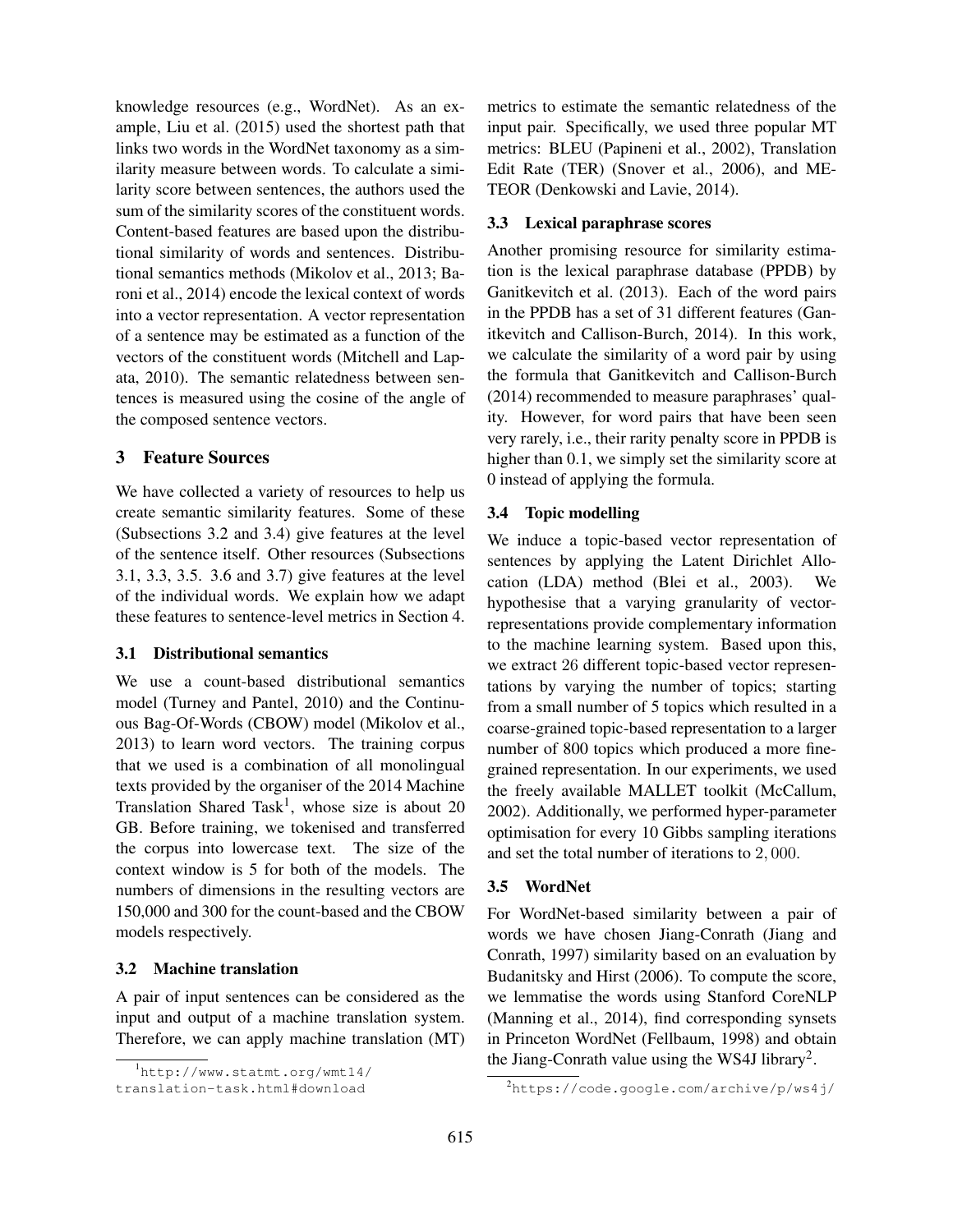#### 3.6 Character string

Sometimes semantically related words are very similar as sequences of characters, e.g. *cooperate* and *co-operate* or *recover* and *recovery*. To handle such cases we compute Levenshtein distance (Levenshtein, 1966) between words. To keep the similarity score  $x_l$  in the [0, 1] range, we adjust the obtained distance d by computing  $x_l = (l - d)/l$ , where l denotes the length of the longer word.

#### 3.7 Word importance measures

We calculated the combined probability of each word occurring in a given context. We used smoothed unigram and bigram probabilities taken from the Google Web1T data (Brants and Franz, 2006). We multiplied the smoothed unigram probability of a word together with the smoothed bigram probability of both the word itself and the word immediately before it to give the 2-word contextual probability of a word's appearance. Whilst this model could theoretically be extended to longer sequences, we found that memory resources limited our capacity to a sequence of 2 words.

$$
p(w_i|w_{i-1}, w_i) = p(w_{i-1}, w_i) \times p(w_i)
$$

We also investigated psycholinguistic properties as measures of word importance. We used the MRC Psycholinguistic norms (Wilson, 1988) to attain values for the 'familiarity', 'imagery' and 'concreteness' of each word. These metrics can be defined as follows:

- Familiarity: This indicates how likely a word is to be recognised by a user. Words which occur very often such as *cat* are likely to be more familiar than less common words such as *feline*.
- Concreteness: This indicates whether a reader perceives a word as referring to a physical entity. A conceptual phrase such as *truth* will have a lower value for concreteness than an object which is more easily relatable such as *house* or *man*.
- Imagery: This metric indicates how easy it is to call-up images associated with a word. This is related to concreteness, but may differ in some

cases. For example, some actions (*jumping*, *flying*) or common emotions (*joy*, *sadness*, *fear*) may have high imagery, but low concreteness.

## 4 Feature Generation

We found that the greatest challenge of the task was to combine different existing word-level relatedness cues into a sentence-level similarity measure. We have submitted three permutations of our system, as allowed by the task. The first system 'Aggregation (*Macro*)' passes a set of 36 features through a random forest classifier. The second system 'Alignment (*Micro*)' first aligns the sentences using word-level metrics and then calculates 49 features describing this alignment. Our final system '*Hybrid*' is simply the combination of the former two approaches.

## 4.1 Aggregation (Macro)

In this approach feature sources are used separately, each applied as a sentence similarity measure that is further represented as a single feature.

- *Compositional semantic vectors.* A sentence vector is simply calculated by cumulatively adding its component word vectors. The similarity of a sentence pair is then estimated by the cosine of the angle between the corresponding vectors.
- *Average maximum cosine.* Given a sentence pair of  $(s, t)$  whose number of words are m and  $n$  respectively, the similarity score is calculated as the average of the maximum cosine similarity of word pairs as follows:

$$
score(s,t) = \frac{\sum_{i=1}^{m} \max_{j=1}^{n} \cos(\overrightarrow{w_i}, \overrightarrow{w_j})}{\max(m,n)}
$$

- *MT metrics*. We apply MT metrics at the sentence level. We used smoothed BLEU-4 and TER implemented within Stanford Phrasal<sup>3</sup> while the METEOR score was provided using techniques from Denkowski and Lavie (2014).
- *Paraphrase DB.* To compute sentence similarity using PPDB, we find the most similar counterpart for each of the words and return an average of obtained similarity scores, weighted by word length.

<sup>3</sup>http://nlp.stanford.edu/phrasal/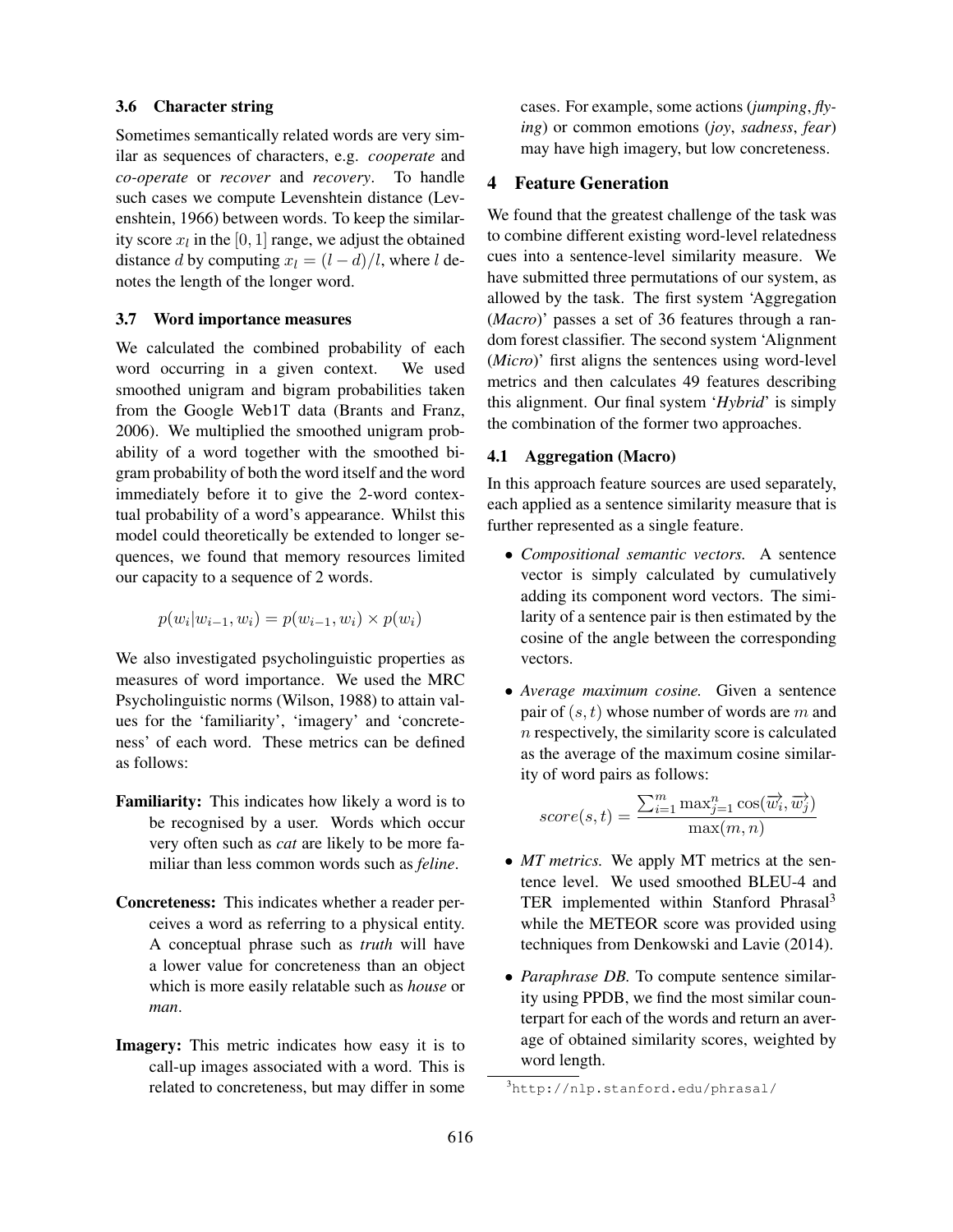• *Topic modelling metric.* Given that each sentence is represented by a topic-based vector, we can compute a similarity score for a sentence pair using the cosine similarity.

This leads to 36 features, each expected to be positively correlated with sentence similarity.

## 4.2 Alignment (Micro)

In this approach we combine different techniques of assessing relatedness to create a single word similarity measure, use it to align compared sentences, and compute features describing a quality of alignment.

## 4.2.1 Word-level similarity

We employ a machine learning model to create a measure of semantic similarity between words. The model uses four measures:

- 1. adjusted Levenshtein distance  $x_l$ ,
- 2. word-vector cosine similarity  $x_{wv}$ ,
- 3. WordNet Jiang-Conrath similarity  $x_{wn}$ ,
- 4. paraphrase database score  $x_p$ .

Each measure returns values between 0 (no similarity) and 1 (identical words). As a training set, we have used all the data from the previous year's interpretable subtask (Agirre et al., 2015), which includes pairs of chunks with assigned similarity between 0 and 5. As this set contain pairs of chunks, not words, we extended these measures for multiword arguments. This has been done by (1) using the whole chunk for Levenshtein distance, (2) finding the best pair for WordNet similarity and (3) using solutions for sentence-level aggregation (described in the previous section) for word vectors and paraphrase database.

Negative examples have been created by selecting unaligned pairs and assigning to them a score equal to 0. In that way we obtain 19,673 training cases, from which the following linear regression model has been deduced:

$$
y = -0.3285 + 1.3343 \times x_l + 0.8625 \times x_{wv} + 0.9875 \times x_{wn} + 2.1496 \times x_p
$$

The coefficients of this model show that the word vectors and WordNet features have a lower influence on the final score output by the model, whereas the paraphrase database score has a greater influence. Although the final model was trained on all the data from last year's interpretable similarity subtask, we performed a separate evaluation on this data in which we partitioned the data into train and test subsets. The resulting correlation on the test subset was 0.8964, which we consider to be very reasonable.

#### 4.2.2 Finding alignment

Having a universal similarity measure between words, we can compute an alignment of sentences. To do this, we tokenise each sentence and compute similarity value between every pair of words. Then we find an alignment in a greedy way, by pairing free words in order of decreasing similarity of pairs. This process stops when we reach 1 (in a 0-5 scale, see previous section), which usually leaves some of the words unaligned.

## 4.2.3 Features

The features generated in this approach describe the quality of the alignment of a pair of sentences. The simple measures are: mean similarity between aligned pairs, length of aligned parts as a proportion of sentence length (average from two sentences) and a number of crossings in permutation defined by the alignment, i.e. Kendall's tau (Kendall, 1955). Secondly, we also include sums of lengths of aligned and unaligned words with particular tags, using Stanford CoreNLP (Manning et al., 2014) with slightly simplified Brown tagset (19 tags). This follows our intuition that significance of success or failure of alignment of a particular word is different for different parts of speech (e.g proper nouns vs. determiners). Finally, we measure the importance of matched and unmatched words by their probability (sum of logarithms) and psycholinguistic metrics – familiarity, concreteness and imagery (sum of values). As a result of this process we get 49 features.

#### 4.3 Hybrid

The hybrid approach simply combines outputs from the two feature generation solutions described above. This leads to 85 features, some of which may be redundant.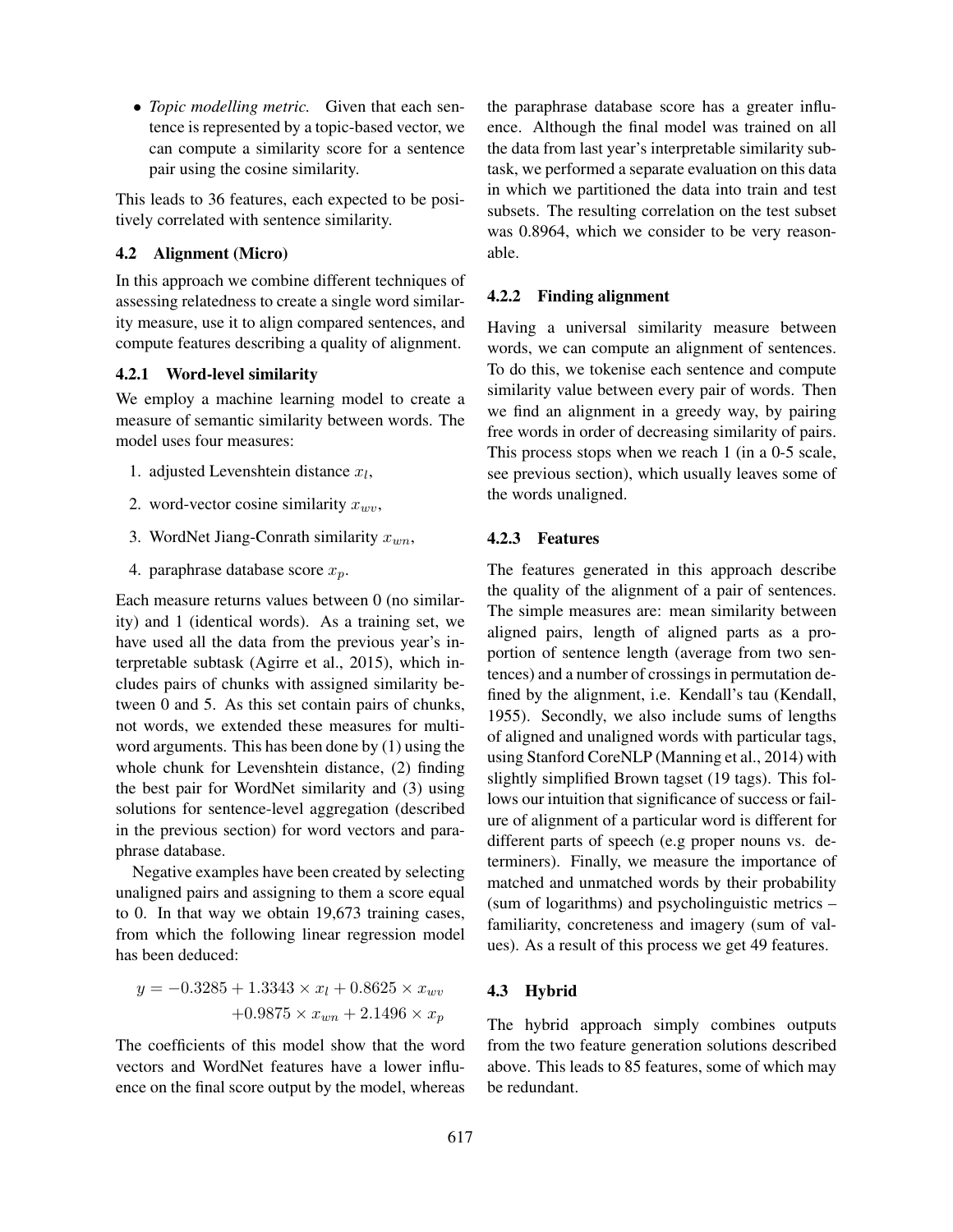| <b>Feature</b>               | <b>Impurity decrease</b> |  |
|------------------------------|--------------------------|--|
| Paraphrase DB score          | 8082.91                  |  |
| <b>METEOR</b>                | 4611.94                  |  |
| Average max. cosine          | 2262.56                  |  |
| Compositional sem. cosine    | 1895.34                  |  |
| LDA (800 topics)             | 967.74                   |  |
| LDA (675 topics)             | 907.32                   |  |
| LDA (600 topics)             | 852.86                   |  |
| Smoothed BLEU                | 753.78                   |  |
| LDA (525 topics)             | 735.61                   |  |
| <b>Translation Edit Rate</b> | 706.48                   |  |

Table 1: Ten most useful variables from the aggregation approach according to random forest importance measure, i.e. mean decrease in residual sum of squares.

## 5 Learning

Each of the three feature sets described above has been used to create a single regression model. For this purpose we explored different methods available in the R environment (R Core Team, 2013): linear regression, decision trees (Breiman et al., 1984), multivariate adaptive regression splines (Friedman, 1991) and generalised additive models (Hastie and Tibshirani, 1990), but internal evaluation has shown that random forests (Breiman, 2001) perform the best in this task. Since the dimensionality of the task is not very high, we have not performed any feature selection, leaving this to the random forests. They offer a useful measure of variable importance, namely the decrease in residual sum of squares averaged over all trees. Tables 1 and 2 show the ten most useful variables for this purpose from the aggregation and alignment approaches, respectively.

## 6 Evaluation

As explained in previous sections, we have used three features sets to create three classification models, called *Macro* (from aggregation-based features), *Micro* (from alignment-based features) and *Hybrid* (including both feature sets). According to the shared task guidelines, the performance has been measured by computing a correlation between predicted and gold standard (assigned by humans) scores in each data set, and then obtaining their average.

We have performed two main experiments.

| <b>Feature</b>           | <b>Impurity decrease</b> |  |
|--------------------------|--------------------------|--|
| Alignment ratio          | 9350.65                  |  |
| Prob. of aligned words   | 4809.45                  |  |
| Mean similarity          | 2361.40                  |  |
| Unaligned nouns          | 1691.97                  |  |
| Prob. of unaligned words | 1576.07                  |  |
| Aligned nouns            | 1258.54                  |  |
| Fam. of aligned words    | 1224.19                  |  |
| Im. of aligned words     | 1073.80                  |  |
| Fam. of unaligned words  | 905.14                   |  |
| Con. of unaligned words  | 874.51                   |  |

Table 2: Ten most useful variables from the alignment approach according to random forest importance measure, i.e. mean decrease in residual sum of squares (*Prob.* – probability, *Fam.* – familiarity, *Im.* – imagery, *Con.* – concreteness).

Firstly, we have used the data that have been available for training and testing in the 2015 competition (Agirre et al., 2015) to select the best approach. Then, we have created three final models on all available 2015 data and used them to label the test data provided by the organisers of the 2016 task. Table 3 shows the results of both experiments.

# 7 Discussion

What may seem the most surprising in the results is their diversity – some of the methods achieve correlation well over 0.8 for one data set and below 0.6 for another. In our opinion, that not only shows that there is room for improvement but also reveals a fundamental problem in this task, namely that training and test sets come from different sources. The distribution of features also differs. This situation simulates many real-world scenarios, but also impedes any ML-based approach. In this light, our drop in performance between development (2015) and evaluation (2016) sets seems satisfactorily small.

The data sets related to questions and answers have turned out to cause the most difficulties for our system. We have performed a post-hoc error analysis to understand why. We found that these sets expose weaknesses of our reliance on abstracting from word-level similarity to the sentence-level. For example, consider the following two questions: *What is the difference between Erebor and Moria?* and *What is the difference between splicing and superim-*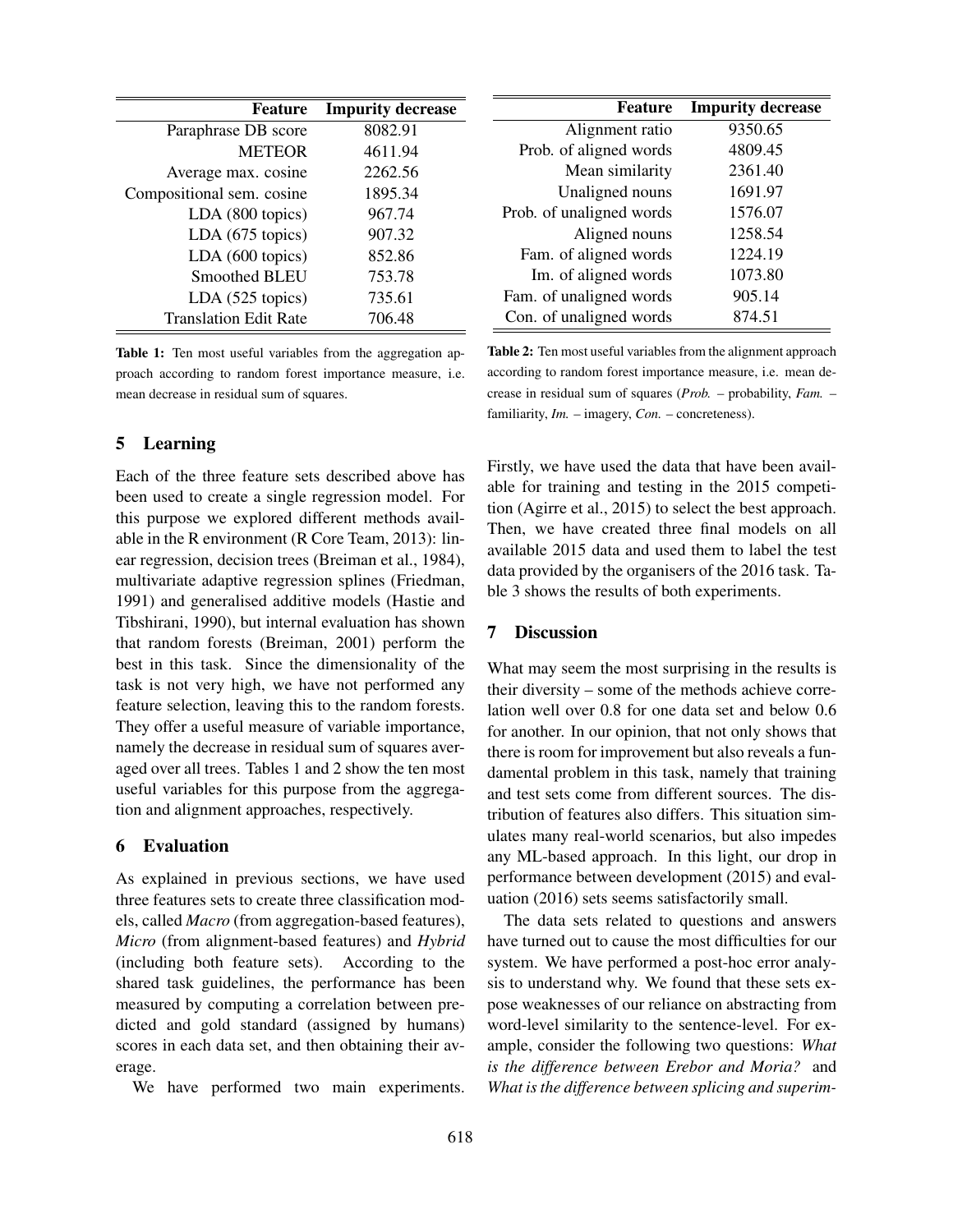|                   | <b>Features set</b> |        |               |
|-------------------|---------------------|--------|---------------|
| Data set          | <b>Macro</b>        | Micro  | <b>Hybrid</b> |
| 2015              |                     |        |               |
| images            | 0.8022              | 0.8129 | 0.8457        |
| headlines         | 0.7963              | 0.8183 | 0.8263        |
| helief            | 0.7107              | 0.7031 | 0.7455        |
| answers-students  | 0.6994              | 0.7264 | 0.7378        |
| answers-forum     | 0.6186              | 0.6797 | 0.7108        |
| Mean              | 0.7254              | 0.7481 | 0.7732        |
| 2016              |                     |        |               |
| headlines         | 0.7976              | 0.7914 | 0.8046        |
| plagiarism        | 0.7895              | 0.8313 | 0.8148        |
| postediting       | 0.8261              | 0.8266 | 0.8286        |
| answer-answer     | 0.5848              | 0.5521 | 0.6024        |
| question-question | 0.6704              | 0.6124 | 0.6937        |
| Mean              | 0.7337              | 0.7228 | 0.7488        |

Table 3: Correlations of predicted and actual similarity scores measured for datasets available in 2015 and 2016 shared task.

*position?* As you can see, they have the same structure and a lot of identical words, but the two remaining words create a wholly different meaning. This means that our approach, confirmed by the ranking of features (see table 2), deserves further work.

We may be able to boost our performance on the 2016 task by a few simple measures. Firstly, we could include semantic features from a wider variety of sources. Especially for the word-importance metrics. Secondly, we could consider pre-filtering the sentences for a list of stop-words which typically do not contain much semantic importance to a sentence. Finally, we could attempt to weight our word-level measures based on the semantic importance of each word in a sentence. For example, verbs and nouns are probably more important than adjectives and adverbs, which in turn are likely to be more important than conjunctions.

#### References

Eneko Agirre, Carmen Banea, Claire Cardie, Daniel Cer, Mona Diab, Aitor Gonzalez-Agirre, Weiwei Guo, Inigo Lopez-Gazpio, Montse Maritxalar, Rada Mihalcea, German Rigau, Larraitz Uria, and Janyce Wiebe. 2015. SemEval-2015 Task 2: Semantic Textual Similarity, English, Spanish and Pilot on Interpretability. In *Proceedings of the 9th International Workshop on* *Semantic Evaluation (SemEval 2015)*. Association for Computational Linguistics.

- Eneko Agirre, Carmen Banea, Daniel Cer, Mona Diab, Aitor Gonzalez-Agirre, Rada Mihalcea, and Janyce Wiebe. 2016. SemEval-2016 Task 1: Semantic Textual Similarity - Monolingual and Cross-lingual Evaluation. In *Proceedings of the 10th International Workshop on Semantic Evaluation (SemEval 2016)*. Association for Computational Linguistics.
- Daniel Bär, Chris Biemann, Iryna Gurevych, and Torsten Zesch. 2012. UKP: Computing semantic textual similarity by combining multiple content similarity measures. In *Proceedings of the First Joint Conference on Lexical and Computational Semantics (SemEval '12)*. Association for Computational Linguistics.
- Marco Baroni, Georgiana Dinu, and Germán Kruszewski. 2014. Don't count, predict! A systematic comparison of context-counting vs. context-predicting semantic vectors. In *Proceedings of the 52nd Annual Meeting of the Association for Computational Linguistics*. Association for Computational Linguistics.
- David M. Blei, Andrew Y. Ng, and Michael I. Jordan. 2003. Latent Dirichlet Allocation. *Journal of Machine Learning Research*, 3:993–1022.
- Thorsten Brants and Alex Franz. 2006. Web 1T 5-gram corpus version 1.1. *Linguistic Data Consortium*.
- Leo Breiman, Jerome H. Friedman, Richard A. Olshen, and Charles J. Stone. 1984. *Classification and Regression Trees*. Wadsworth & Brooks.
- Leo Breiman. 2001. Random Forests. *Machine Learning*, 45(1):5–32.
- Alexander Budanitsky and Graeme Hirst. 2006. Evaluating WordNet-based Measures of Lexical Semantic Relatedness. *Computational Linguistics*, 32(1):13–47.
- Michael Denkowski and Alon Lavie. 2014. Meteor Universal: Language Specific Translation Evaluation for Any Target Language. In *Proceedings of the EACL 2014 Workshop on Statistical Machine Translation*. Association for Computational Linguistics.
- Christiane Fellbaum. 1998. *WordNet: An Electronic Lexical Database*. MIT Press.
- Jerome H. Friedman. 1991. Multivariate Adaptive Regression Splines. *The Annals of Statistics*, 19:1–67.
- Evgeniy Gabrilovich and Shaul Markovitch. 2007. Computing semantic relatedness using Wikipedia-based explicit semantic analysis. In *Proceedings of the 20th International Joint Conference on Artifical Intelligence (IJCAI'07)*. Morgan Kaufmann Publishers.
- Juri Ganitkevitch and Chris Callison-Burch. 2014. The Multilingual Paraphrase Database. In *Proceedings of the Ninth International Conference on Language Resources and Evaluation (LREC'14)*. European Language Resources Association.